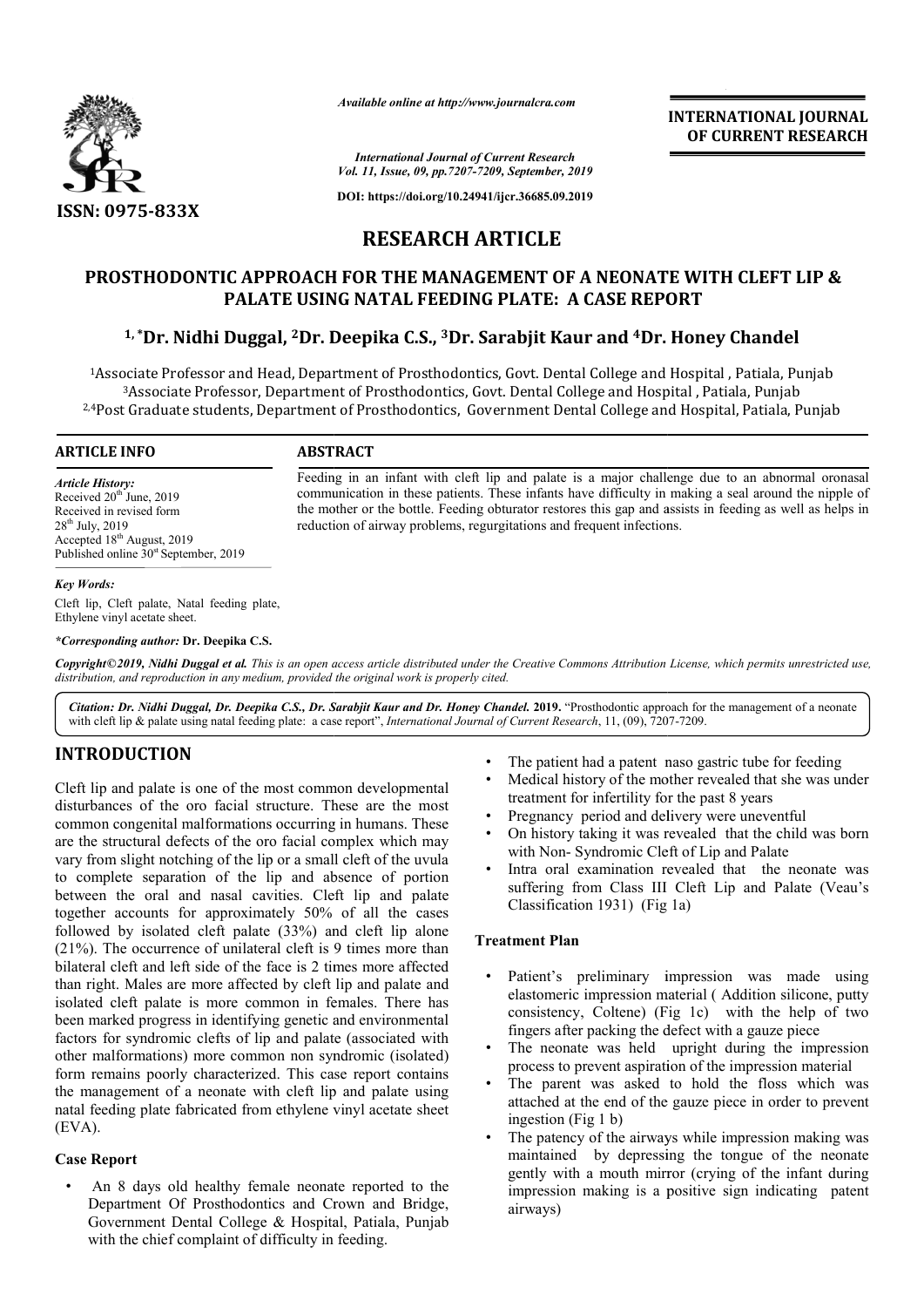

**Fig- 1( a,b,c) (a) Intra oral view of the defect (b) Gauze (** *with floss attached to one end)* **to pack the defect (c) Primary impression using elastomeric impression material**



**Fig- 2( a,b,c) (a) Primary cast (b,c) special tray fabricated using transparent self cure acrylic resin with multiple holes**





**Fig -3( a,b) (a) Final impression made using light body impression material (b) Master cast**







**Fig. 4. a,b,c ( a,b) Ethylene vinyl acetate sheet and fabrication of the feeding plate in Biostar machine (c) Natal feeding plate with 3-0 black suture silk attached**

- After disinfecting the primary impression, preliminary cast was made using type III gypsum( Kalabhai, India) (Fig 2a)
- Undercuts were blocked out using type II gypsum
- A custom tray was then fabricated using transparent self cure acrylic resin ( DPI-RR cold cure, India), numerous holes were made in the custom tray Fig 2(b,c) % cure acrylic resin ( DPI-RR cold cure, India), numerous<br>holes were made in the custom tray Fig  $2(b,c)$ <br>The custom tray was then painted with tray adhesive and a
- secondary putty wash impression was made Fig 3(a); master cast was made in type III gypum Fig 3(b)
- A feeding appliance was then made on the final cast by Pressure Molding Technique in a Biostar machine Fig 4(b) using Ethylene Vinyl Acetate sheet of 1mm thickness Fig 4(a)
- completed using bur s margins were trimmed off  $\&$  final finishing was seted using bur<br>were made in the canine region bilaterally with a<br>bur in the feeding appliance and a 3-0 black suture
- Ferrich excess margins were trimmed off & final finishing was<br>
Eyopsum (Kalabhai, India)<br>
ing type II gypsum<br>
ing type II gypsum<br>
completed using bur<br>
completed using bur<br>
completed using bur<br>
completed using bur<br>
complet • Holes were made in the canine region bilaterally with a round bur in the feeding appliance and a 3-0 black suture silk was attached for preventing the swallowing and easy retrieval of the appliance  $Fig 4(c)$ retrieval of the appliance Fig 4(c)
	- Appliance was inserted after finishing, polishing and disinfecting
	- Post insertion instructions were given to the parents

#### **Post insertion instructions**

- Expressed mother's milk should be fed to the baby by bottle (bottle with long nipple) rather than spoon
- Child's head should be raised 45degrees during feeding